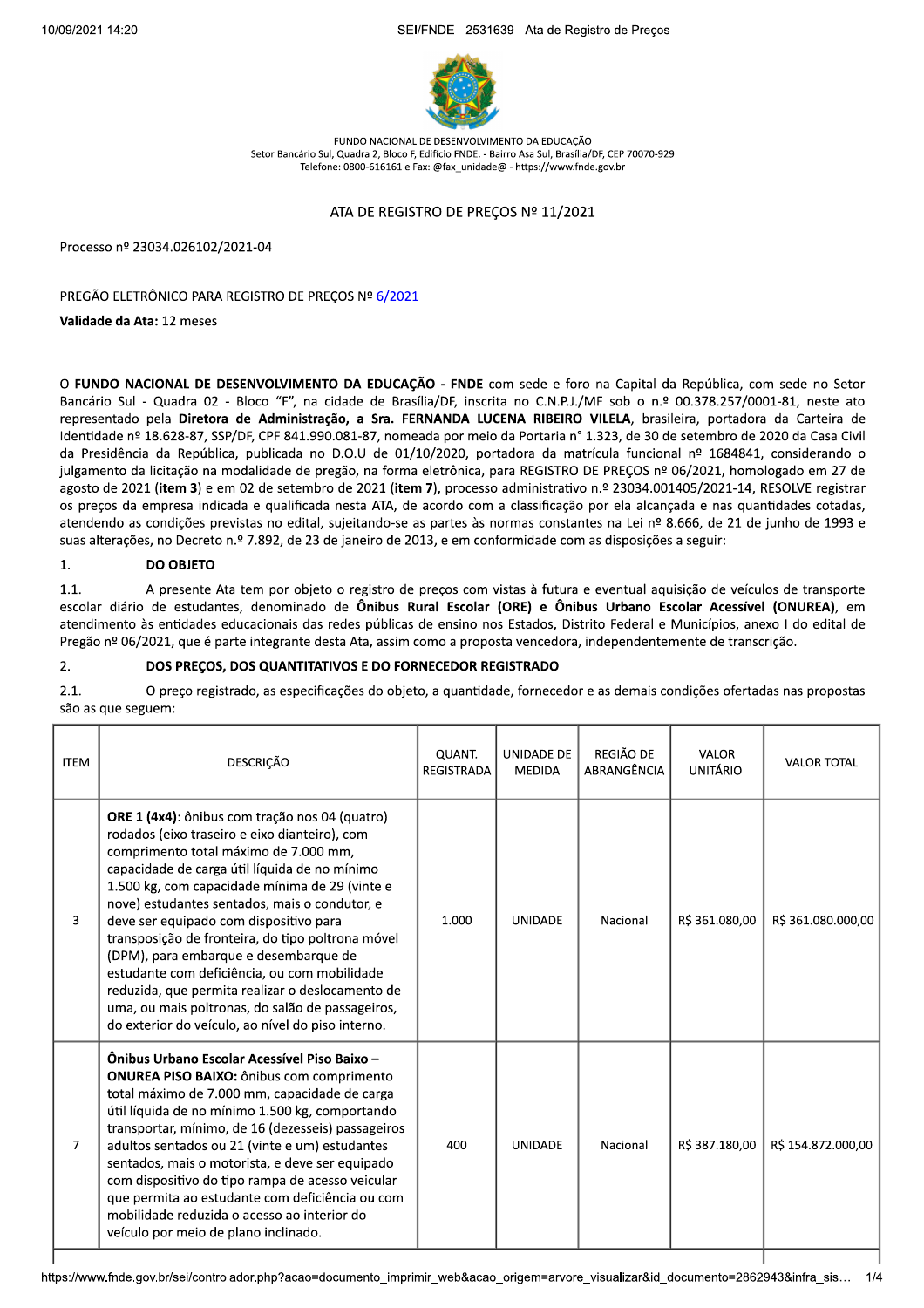**VALOR TOTAL** 

 $2.2.$ 

Os dados do fornecedor mais bem classificado no resultado da licitação (fornecedor registrado nesta Ata) são os que seguem:

| 1 <sup>ª</sup> Classificada – Empresa fornecedora    |  |                                       |                         |  |
|------------------------------------------------------|--|---------------------------------------|-------------------------|--|
| CNPJ n.º: 93.785.822/0001-06                         |  | Razão Social: SAN MARINO ÔNIBUS LTDA. |                         |  |
| Endereco: Rua Irmão Gildo Schiavo, 110               |  |                                       |                         |  |
| l Cidade: Caxias do Sul                              |  |                                       | CEP: 75.058-510         |  |
| Telefone/Fax: (54) 2101-4188                         |  |                                       |                         |  |
| Endereço Eletrônico: silvana.schinatto@volare.com.br |  |                                       |                         |  |
| Representante: Sidnei Vargas da Silva                |  |                                       |                         |  |
| RG n.º/Órgão Expedidor/UF: 6038061328 - SSP/RS       |  |                                       | CPF n.º: 377.402.700-59 |  |

### DA ADESÃO À ATA DE REGISTRO DE PREÇOS  $\mathbf{R}$

Poderão utilizar-se desta Ata de Registro de Preços os Órgãos Participantes de Compra Nacional e os Órgãos Não  $31$ Participantes, esses últimos por meio de adesão, conforme definições constantes do Termo de Referência, Anexo I do Edital, e do Decreto n.º 7.982/13.

 $3.2.$ As quantidades fixadas na Cláusula Segunda representam, por item, o limite de contratação por parte dos Órgãos Participantes de Compra Nacional e dos Órgãos Participantes, uma vez que é vedado efetuar acréscimos nos quantitativos fixados nesta Ata de Registro de Precos, conforme preceitua o §1º do art. 12 do Decreto nº 7.892/2013.

A quantidade inicialmente contratada poderá ser acrescida e/ou suprimida pela CONTRATANTE dentro dos limites  $3.2.1.$ previstos no § 1º do artigo 65 da Lei n.º 8.666/93, podendo a supressão exceder tal limite, nos termos do § 2º, inciso II do mesmo artigo.

 $3.2.2.$ Os órgãos e entidades que não participaram do Registro de Precos (Órgãos Não Participantes), quando desejarem fazer uso desta Ata de Registro de Preços, por meio de adesão, deverão manifestar seu interesse junto ao FNDE, desde que devidamente comprovada a vantajosidade da adesão, observando as regras estabelecidas no Decreto n.º 7.982/13, na Lei n.º 8.666/93, no que couber, e ainda o seguinte:

 $3.2.3.$ As aquisições ou contratações adicionais por parte de Órgãos Não Participantes, na forma do art. 22 do Decreto n.º 7.982/13, não poderão exceder, por órgão ou entidade, a cem por cento dos quantitativos totais fixados na Cláusula Segunda, por item, assim como a totalidade das adesões não poderá exceder ao quíntuplo do quantitativo de cada item registrado, independentemente do número de Órgãos Não Participantes que aderirem.

Caberá ao FORNECEDOR, observadas as condições estabelecidas nesta ata de registro de preços, optar pela aceitação ou  $3.2.4.$ não do fornecimento decorrente de solicitação de adesão, desde que não prejudique as obrigações presentes e futuras decorrentes desta ata, assumidas com o Órgão Gerenciador e com os Órgãos Participantes de Compra Nacional.

3.3. Os atos de controle, administração e gerenciamento da utilização desta Ata de Registro de Preços, de competência do FNDE, na condição de Órgão Gerenciador, bem como os procedimentos operacionais prévios à formalização da contratação entre o órgão/entidade contratante e o FORNECEDOR, serão realizados por meio do Sistema de Gerenciamento de Atas de Registro de Preços -SIGARPWEB (www.fnde.gov.br/sigarpweb), o qual representa objeto do Termo de Ciência e Responsabilidade assinado pelo fornecedor na ocasião da assinatura desta Ata (SEI 2531646).

 $3.4.$ O FNDE, na condição de Órgão Gerenciador do Registro de Preços, poderá decidir unilateralmente por suspender a utilização desta Ata por parte dos órgãos/entidades interessados e, ainda, negar os pedidos de adesão recebidos, nos casos em que se verificar o descumprimento das regras e especificações do Termo de Referência, dos Cadernos de Informações Técnicas - CIT e desta Ata, assim como quando o Fornecedor não comprovar a implementação de medidas corretivas no prazo estabelecido pelo FNDE, e também em outros casos de interesse público, devidamente fundamentados, até que seja comprovada a regularização dos fatos que tiverem dado causa à suspensão.

#### 4. DA VALIDADE DA ATA DE REGISTRO DE PREÇOS

4.1. A validade da Ata de Registro de Preços será de 12 (doze) meses, a partir da data de sua assinatura, não podendo ser prorrogada.

#### REVISÃO E CANCELAMENTO 5.

 $5.1.$ A Administração poderá realizar pesquisa de mercado periodicamente, em intervalos não superiores a 180 (cento e oitenta) dias, a fim de verificar a vantajosidade dos preços registrados nesta Ata.

 $5.2.$ Os preços registrados poderão ser revistos em decorrência de eventual redução dos preços praticados no mercado ou de fato que eleve o custo do objeto registrado, cabendo à Administração promover as negociações junto ao(s) fornecedor(es).

5.3. Quando o preco registrado tornar-se superior ao preco praticado no mercado por motivo superveniente, a Administração convocará o(s) fornecedor(es) para negociar(em) a redução dos preços aos valores praticados pelo mercado.

O fornecedor que não aceitar reduzir seu preço ao valor praticado pelo mercado será liberado do compromisso  $5.4.$ assumido, sem aplicação de penalidade.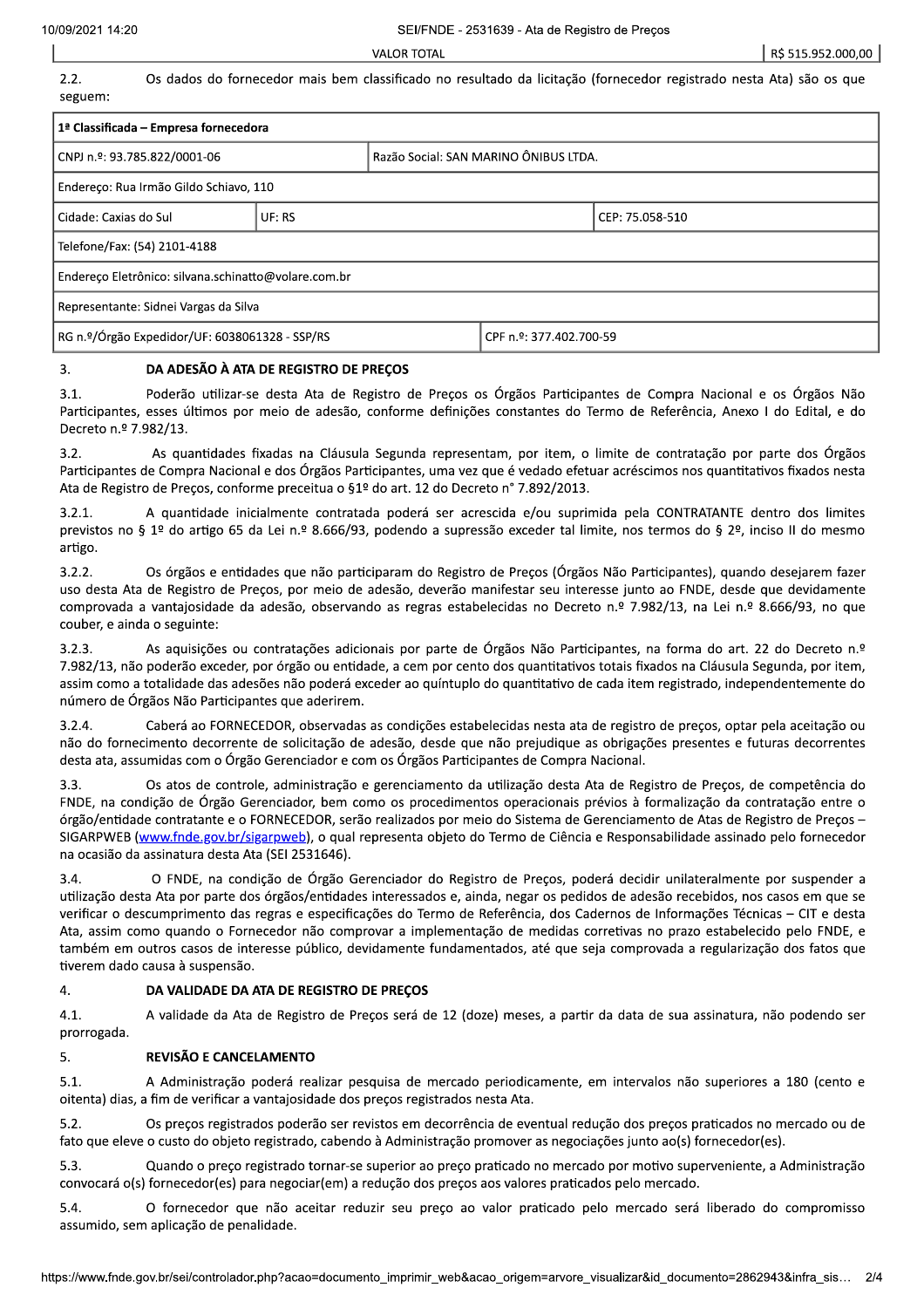A ordem de classificação dos fornecedores que aceitarem reduzir seus preços aos valores de mercado observará a  $5.4.1.$ classificação original.

 $5.5.$ Quando o preco de mercado tornar-se superior aos precos registrados e o fornecedor não puder cumprir o compromisso, o órgão gerenciador poderá:

 $5.5.1.$ liberar o fornecedor do compromisso assumido, caso a comunicação ocorra antes do pedido de fornecimento, e sem aplicação da penalidade se confirmada a veracidade dos motivos e comprovantes apresentados; e

 $5.5.2.$ convocar os demais fornecedores para assegurar igual oportunidade de negociação.

Não havendo êxito nas negociações, o órgão gerenciador deverá proceder à revogação desta ata de registro de preços, 5.6. adotando as medidas cabíveis para obtenção da contratação mais vantajosa.

 $5.7.$ O registro do fornecedor será cancelado quando:

 $5.7.1.$ descumprir as condições da ata de registro de preços;

 $5.7.2.$ não retirar a nota de empenho ou instrumento equivalente no prazo estabelecido pela Administração, sem justificativa aceitável;

 $5.7.3.$ não aceitar reduzir o seu preço registrado, na hipótese deste se tornar superior àqueles praticados no mercado; ou

 $5.7.4$ sofrer sanção administrativa cujo efeito torne-o proibido de celebrar contrato administrativo, alcançando o órgão gerenciador e órgão(s) participante(s).

O cancelamento de registros nas hipóteses previstas nos itens 5.7.1, 5.7.2 e 5.7.4 será formalizado por despacho do 5.8 órgão gerenciador, assegurado o contraditório e a ampla defesa.

 $5.9.$ O cancelamento do registro de preços poderá ocorrer por fato superveniente, decorrente de caso fortuito ou força maior, que prejudique o cumprimento da ata, devidamente comprovados e justificados:

 $5.9.1.$ por razão de interesse público; ou

 $5.9.2.$ a pedido do fornecedor.

#### **DAS PENALIDADES** 6.

 $6.1.$ O descumprimento da Ata de Registro de Preços ensejará aplicação das penalidades estabelecidas no Edital.

 $6.1.1.$ As sanções do item acima também se aplicam aos integrantes do cadastro de reserva, em pregão para registro de preços que, convocados, não honrarem o compromisso assumido injustificadamente, nos termos do art. 49, §1º do Decreto nº 10.024/19.

É da competência do órgão gerenciador a aplicação das penalidades decorrentes do descumprimento do pactuado nesta  $6.2.$ ata de registro de preço (art. 5º, inciso X, do Decreto nº 7.892/2013), exceto nas hipóteses em que o descumprimento disser respeito às contratações dos órgãos participantes, caso no qual caberá ao respectivo órgão participante a aplicação da penalidade (art. 6º, Parágrafo único, do Decreto nº 7.892/2013).

O órgão participante deverá comunicar ao órgão gerenciador qualquer das ocorrências previstas no art. 20 do Decreto nº 6.3. 7.892/2013, dada a necessidade de instauração de procedimento para cancelamento do registro do fornecedor

### **CONDIÇÕES GERAIS** 7.

 $7.1.$ As condições gerais do fornecimento, tais como os prazos para entrega e recebimento do objeto, as obrigações da Administração e do fornecedor registrado, penalidades e demais condições do ajuste, encontram-se definidos no Termo de Referência, ANEXO AO EDITAL.

 $7.2.$ É vedado efetuar acréscimos nos quantitativos fixados nesta ata de registro de preços, inclusive o acréscimo de que trata o § 1º do art. 65 da Lei nº 8.666/93, nos termos do art. 12, §1º do Decreto nº 7892/13.

A ata de realização da sessão pública do pregão, contendo a relação dos licitantes que aceitarem cotar os bens ou  $7.3.$ serviços com preços iguais ao do licitante vencedor do certame, compõe anexo a esta Ata de Registro de Preços, nos termos do art. 11, §4º do Decreto n. 7.892, de 2014.

Para firmeza e validade do pactuado, depois de lida e achada em ordem, a presente Ata vai assinada eletronicamente pelas partes.



Documento assinado eletronicamente por SIDNEI VARGAS DA SILVA, Usuário Externo, em 10/09/2021, às 10:01, conforme horário oficial de Brasília, com fundamento no art. 6º, caput e § 1º, do Decreto nº 8.539, de 8 de outubro de 2015, embasado no art. 9º, §§ 1º e 2º, da Portaria MEC nº 1.042, de 5 de novembro de 2015, respaldado no art. 9º, §§ 1º e 2º, da Portaria/FNDE nº 83, de 29 de fevereiro de 2016.



Documento assinado eletronicamente por FERNANDA LUCENA RIBEIRO VILELA, Diretor(a) de Administração, em 10/09/2021, às 12:35, conforme horário oficial de Brasília, com fundamento no art. 6º, caput e § 1º, do Decreto nº 8.539, de 8 de outubro de 2015, embasado no art. 9º, §§ 1º e 2º, da Portaria MEC nº 1.042, de 5 de novembro de 2015, respaldado no art. 9º, §§ 1º e 2º, da Portaria/FNDE nº 83, de 29 de fevereiro de 2016.



A autenticidade deste documento pode ser conferida no site https://www.fnde.gov.br/sei/controlador externo.php? acao=documento\_conferir&id\_orgao\_acesso\_externo=0, informando o código verificador 2531639 e o código CRC EF9CE2F5.

Assinado eletronicamente por: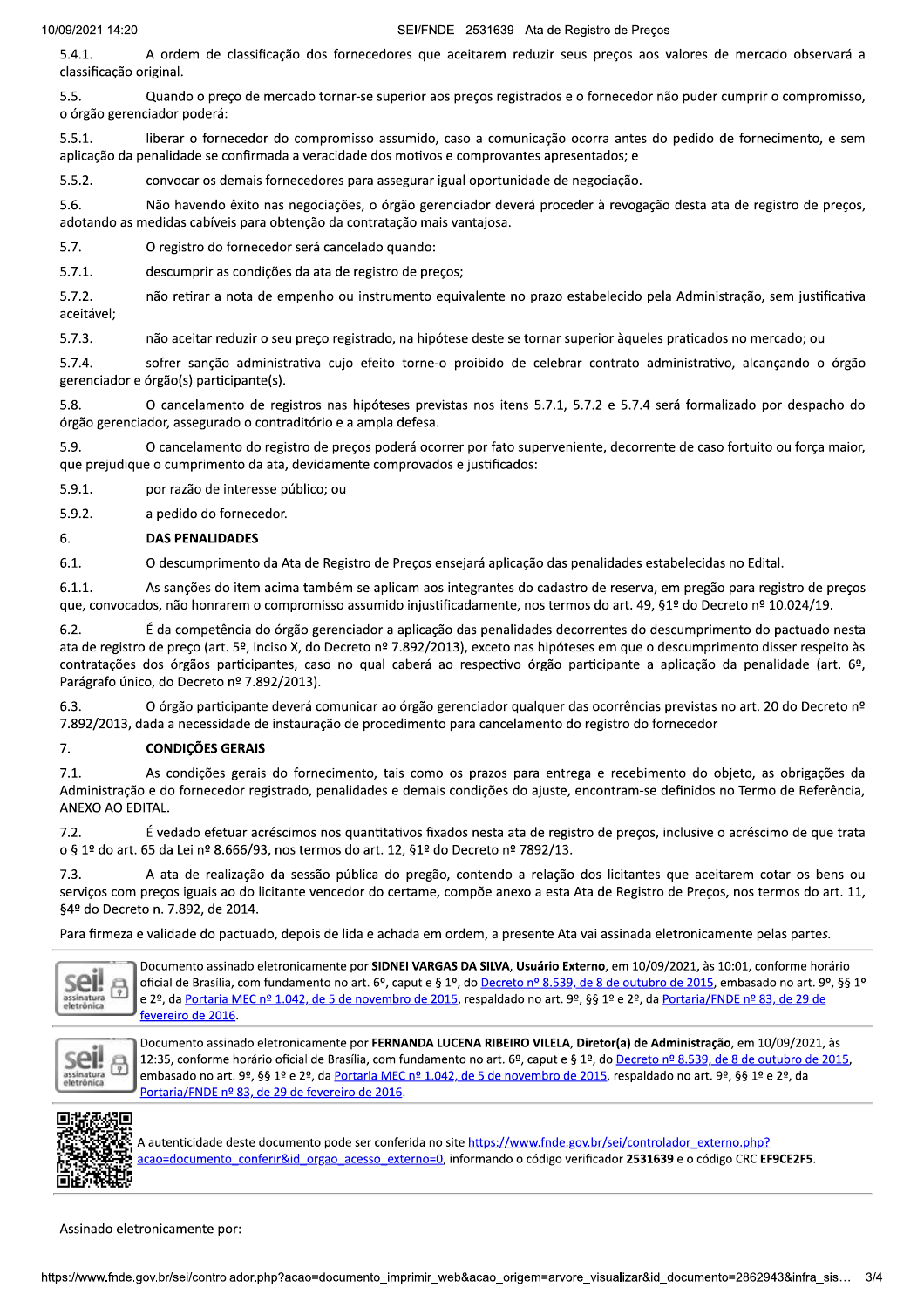SEI/FNDE - 2531639 - Ata de Registro de Preços

## FERNANDA LUCENA RIBEIRO VILELA

Diretora de Administração do FNDE

Órgão Gerenciador

# SIDNEI VARGAS DA SILVA

San Marino Ônibus LTDA

Fornecedor

Referência: Processo nº 23034.026102/2021-04

SEI nº 2531639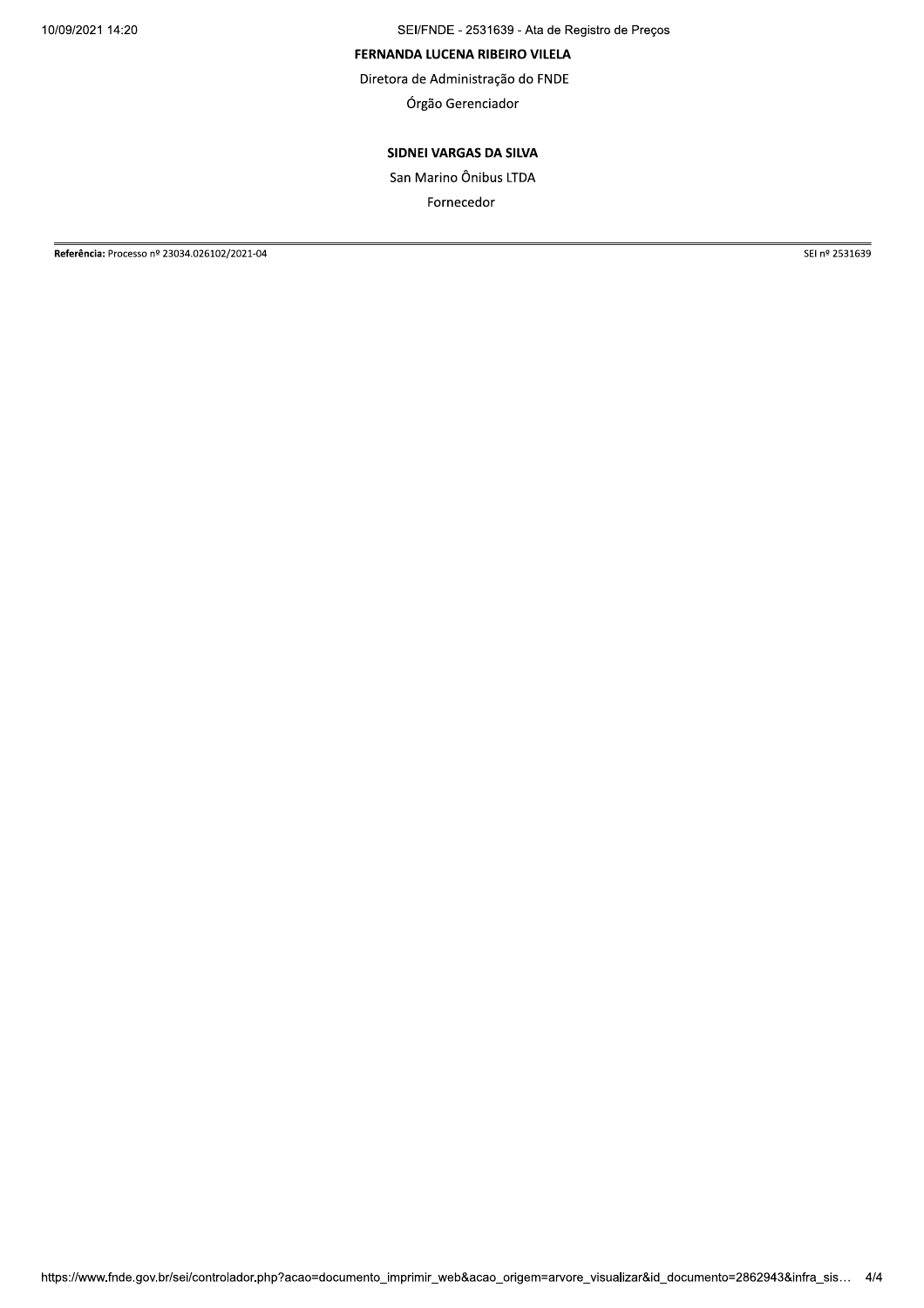

## **PROPOSTA DE PREÇOS**

## PREGÃO ELETRÔNICO PARA REGISTRO DE PREÇOS Nº 06/2021

| Item           | Tipo / Descrição do ORE e ONUREA                                                                                                                                                                                                                                                                                                                                                                                                                                                                                                                                                                                                                                                                                                                                         | Quant.             | <b>Unidade</b> | Valor<br>unitário<br>(R\$)                                                                       | Valor total (R\$)                                                                                             |
|----------------|--------------------------------------------------------------------------------------------------------------------------------------------------------------------------------------------------------------------------------------------------------------------------------------------------------------------------------------------------------------------------------------------------------------------------------------------------------------------------------------------------------------------------------------------------------------------------------------------------------------------------------------------------------------------------------------------------------------------------------------------------------------------------|--------------------|----------------|--------------------------------------------------------------------------------------------------|---------------------------------------------------------------------------------------------------------------|
| $\overline{3}$ | Onibus Rural Escolar - ORE 1 (4x4):<br>ônibus marca Marcopolo, fabricante San<br>Marino, modelo Volare V8L 4x4 Attack 8,<br>com tração nos 04 (quatro) rodados (eixo<br>traseiro e eixo dianteiro), com<br>comprimento total máximo de 7.000 mm,<br>capacidade de carga útil líquida de no<br>mínimo 1.500 kg, com capacidade<br>mínima de 29 (vinte e nove) estudantes<br>sentados, mais o condutor, e deve ser<br>equipado com dispositivo<br>para<br>transposição de fronteira, do tipo<br>poltrona móvel (DPM), para embarque e<br>desembarque de estudante<br>com<br>deficiência, ou com mobilidade reduzida,<br>que permita realizar o deslocamento de<br>uma, ou mais poltronas, do salão de<br>passageiros, do exterior do veículo, ao<br>nível do piso interno. | 1.000 (Hum<br>Mil) | Unidade        | R\$<br>361.080,00<br>(Trezentos<br>e Sessenta e<br>Hum Mil e<br><b>Oitenta</b><br><b>Reais</b> ) | R\$<br>361.080.000,00<br>(Trezentos e<br>Sessenta e Hum<br>Milhões, e<br><b>Oitenta Mil</b><br><b>Reais</b> ) |

O prazo de validade de nossa proposta é de 60 (sessenta) dias corridos, contados da data do envio da proposta. Declaramos que estamos de pleno acordo com todas as condições estabelecidas no edital e seus Anexos, bem como aceitamos todas as obrigações e responsabilidades especificadas no Termo de Referência.

Declaramos que nos valores acima deverão estar compreendidos, além do lucro, encargos sociais, taxas, seguros, manuseio, entrega, e quaisquer despesas de responsabilidade do proponente que, direta ou indiretamente, decorram da execução do objeto licitado, na forma e condições previstas neste Termo.

Prazo de garantia de 24 (vinte e quatro) meses, sem limite de quilometragem. Prazo de pagamento de até 20 (vinte) dias conforme ítem 18.1 do Anexo I - Termo de Referência. Prazo de entrega conforme ítem 6.1 do Termo de Referência - Anexo I do Edital:

| <b>CRONOGRAMA DE ENTREGA</b> |                                   |  |  |  |
|------------------------------|-----------------------------------|--|--|--|
| Região                       | Prazo máximo de entrega<br>(dias) |  |  |  |
| Norte                        | 160                               |  |  |  |
| Nordeste                     | 130                               |  |  |  |
| Centro-Oeste                 | 110                               |  |  |  |
| Sudeste                      | 110                               |  |  |  |
| Sul                          | 110                               |  |  |  |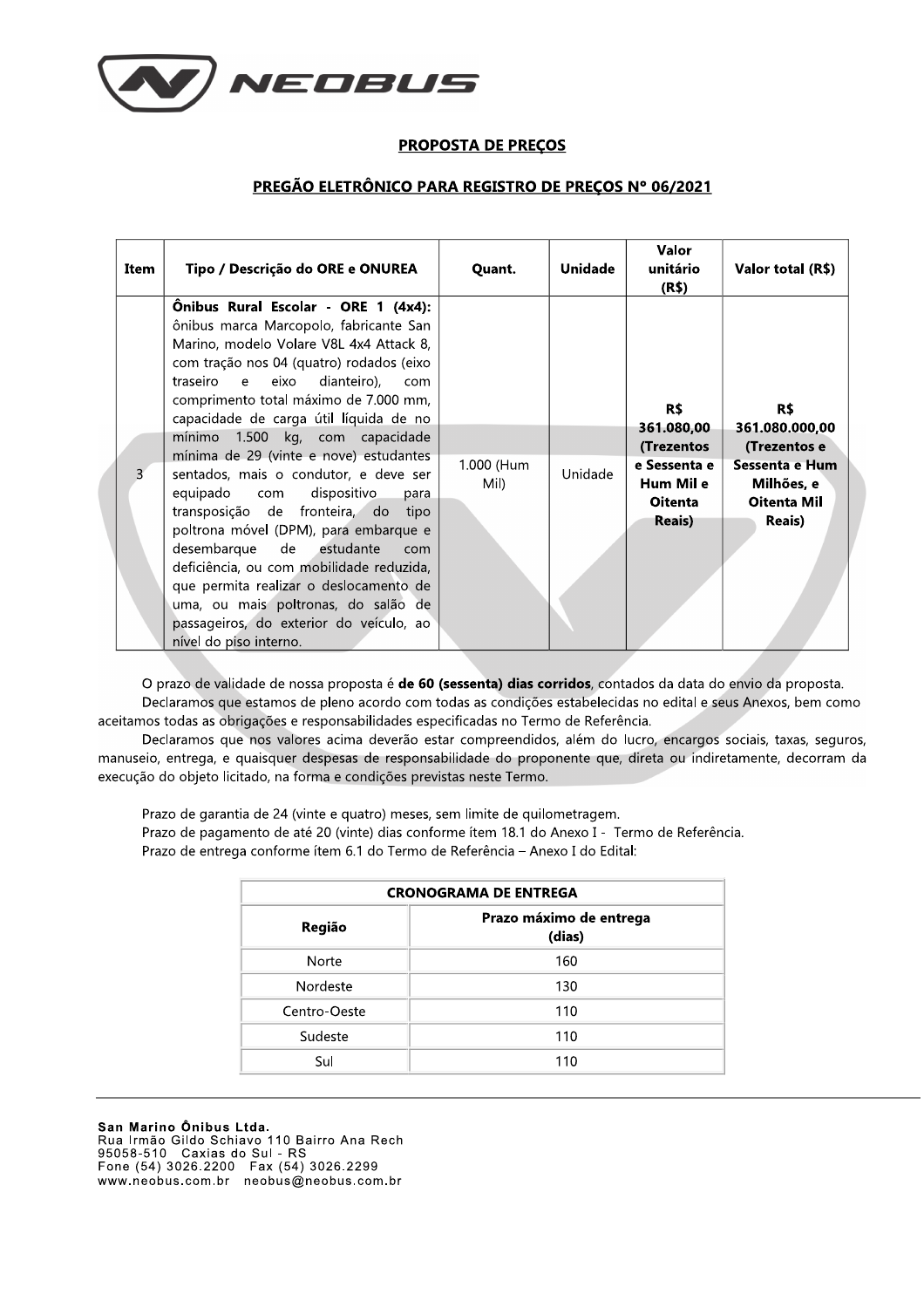

Razão Social: SAN MARINO ÔNIBUS LTDA CNPJ/MF: 93.785.822/0001-06 Endereço: Rua Irmão Gildo Schiavo, 110 Endereço eletrônico: www.volare.com.br E-mail: Silvana.schinatto@volare.com.br Tel/Fax: (54) 2101 4188 CEP: 95058-510 Cidade: Caxias do Sul UF: RS **Banco do Brasil** Praça de Pagamento: São Paulo/SP

Dados do Representante Legal da Empresa para assinatura da Ata de Registro de Preços: Nome: SIDNEI VARGAS DA SILVA Cargo na empresa: GERENTE COMERCIAL Endereço: Av. Rio Branco, 4889 CEP: 95060-145 Cidade: Caxias do Sul UF: RS CPF/MF:377.402.700-59 Cargo/Função: Gerente Comercial Cart. dent n°: 6038061328 Expedido por: SSP/RS Nacionalidade: Brasileira Naturalidade: Caxias do Sul

Caxias do Sul, 27 de julho de 2021.

**SIDNEI VARGAS DA SILVA** CPF 377.402.700-59 RG 6038061328 SSP/RS

San Marino Ônibus Ltda.<br>Rua Irmão Gildo Schiavo 110 Bairro Ana Rech<br>95058-510 Caxias do Sul - RS<br>Fone (54) 3026.2200 Fax (54) 3026.2299 www.neobus.com.br neobus@neobus.com.br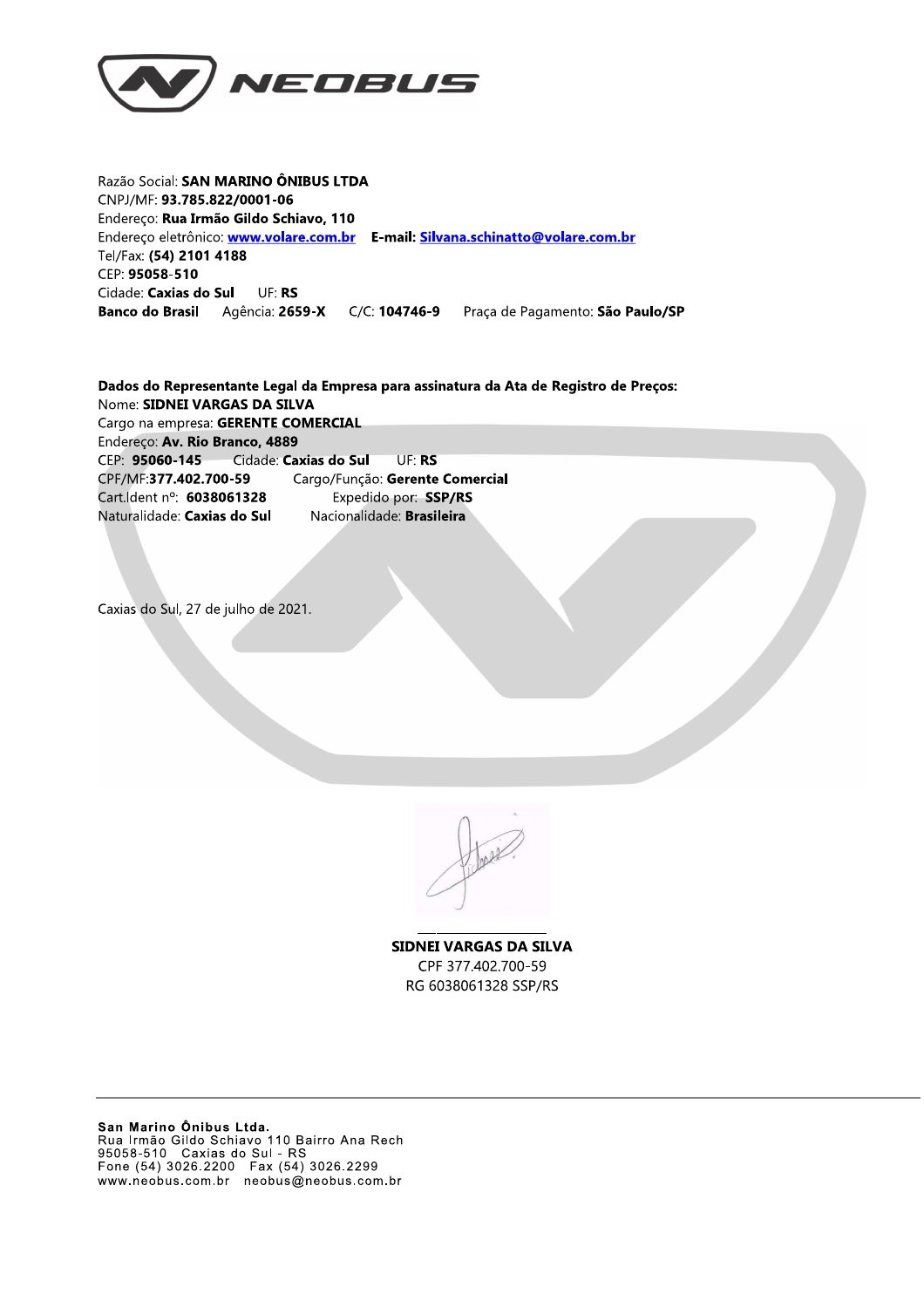

## **PROPOSTA DE PRECOS**

## PREGÃO ELETRÔNICO PARA REGISTRO DE PREÇOS Nº 06/2021

| Item | Tipo / Descrição do ORE e ONUREA                                                                                                                                                                                                                                                                                                                                                                                                                                                                                                                                                                                                              | Quant.                | Unidade | Valor<br>unitário<br>(R\$)                                                                                 | Valor total (R\$)                                                                                                   |
|------|-----------------------------------------------------------------------------------------------------------------------------------------------------------------------------------------------------------------------------------------------------------------------------------------------------------------------------------------------------------------------------------------------------------------------------------------------------------------------------------------------------------------------------------------------------------------------------------------------------------------------------------------------|-----------------------|---------|------------------------------------------------------------------------------------------------------------|---------------------------------------------------------------------------------------------------------------------|
|      | Önibus Urbano Escolar Acessível Piso<br><b>Baixo - ONUREA PISO BAIXO:</b> ônibus<br>marca Marcopolo, fabricante San Marino,<br>modelo Volare Access, com comprimento<br>total máximo de 7.000 mm, capacidade<br>de carga útil líquida de no mínimo 1.500<br>kg, comportando transportar, mínimo, de<br>(dezesseis) passageiros<br>adultos<br>16<br>sentados ou 21 (vinte e um) estudantes<br>sentados, mais o motorista, e deve ser<br>equipado com dispositivo do tipo rampa<br>de acesso veicular que permita ao<br>estudante com deficiência ou com<br>mobilidade reduzida o acesso ao interior<br>do veículo por meio de plano inclinado. | 400<br>(Quatrocentos) | Unidade | R\$<br>387.180,00<br>(Trezentos<br>e Oitenta e<br>Sete Mil,<br>Cento e<br><b>Oitenta</b><br><b>Reais</b> ) | R\$<br>154.872.000,00<br>(Cento e<br>Cinquenta e<br>Quatro Milhões,<br>Oitocentos e<br>Setenta e Dois<br>Mil Reais) |

O prazo de validade de nossa proposta é de 60 (sessenta) dias corridos, contados da data do envio da proposta. Declaramos que estamos de pleno acordo com todas as condições estabelecidas no edital e seus Anexos, bem como aceitamos todas as obrigações e responsabilidades especificadas no Termo de Referência.

Declaramos que nos valores acima deverão estar compreendidos, além do lucro, encargos sociais, taxas, seguros, manuseio, entrega, e quaisquer despesas de responsabilidade do proponente que, direta ou indiretamente, decorram da execução do objeto licitado, na forma e condições previstas neste Termo.

Prazo de garantia de 24 (vinte e quatro) meses, sem limite de quilometragem. Prazo de pagamento de até 20 (vinte) dias conforme ítem 18.1 do Anexo I - Termo de Referência. Prazo de entrega conforme ítem 6.1 do Termo de Referência - Anexo I do Edital:

| <b>CRONOGRAMA DE ENTREGA</b> |                                   |  |  |  |
|------------------------------|-----------------------------------|--|--|--|
| Região                       | Prazo máximo de entrega<br>(dias) |  |  |  |
| Norte                        | 160                               |  |  |  |
| Nordeste                     | 130                               |  |  |  |
| Centro-Oeste                 | 110                               |  |  |  |
| Sudeste                      | 110                               |  |  |  |
| Sul                          | 110                               |  |  |  |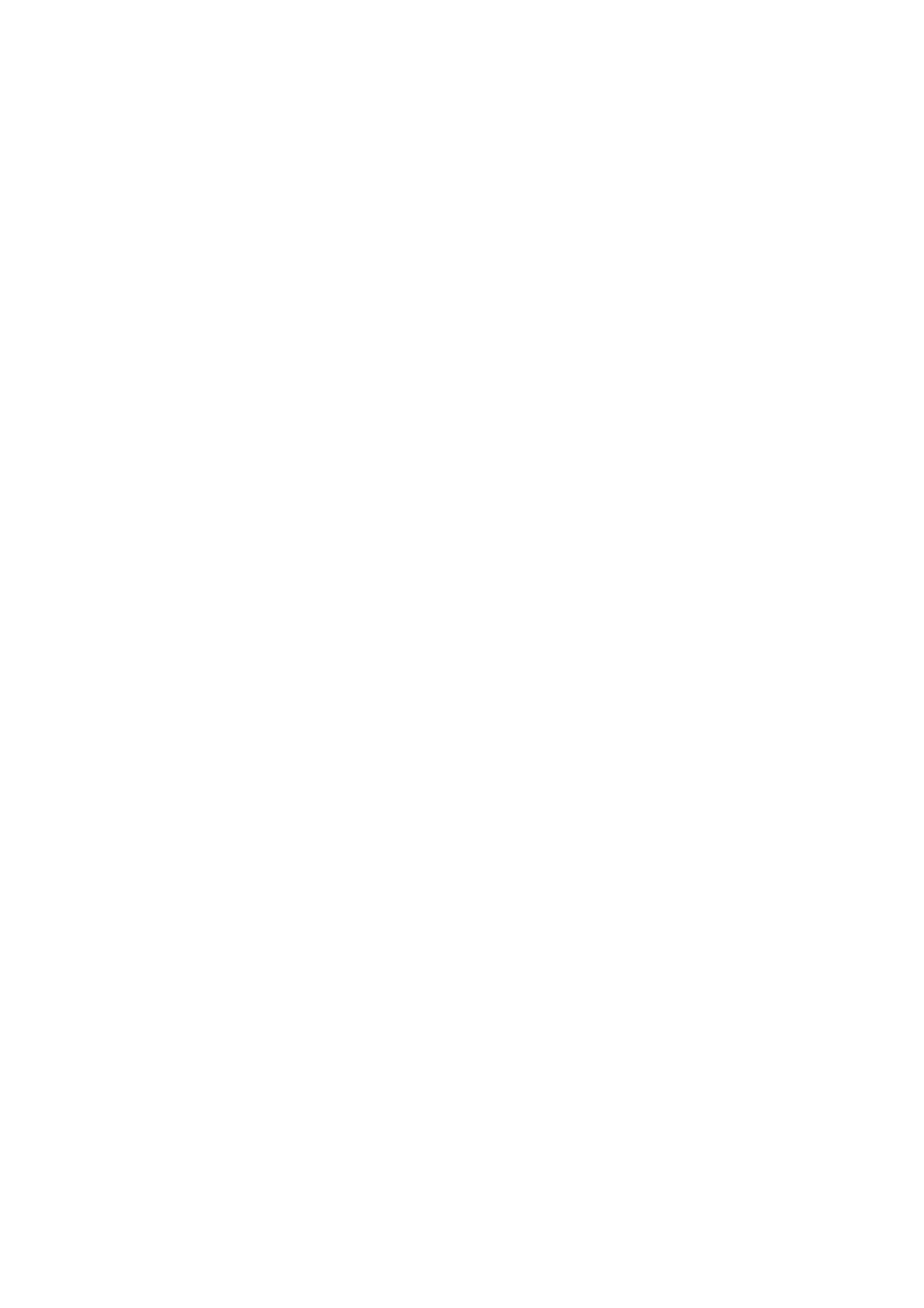$I/FNDE - 2911979 - Iermo Adiiivo$ 



FUNDO NACIONAL DE DESENVOLVIMENTO DA EDUCAÇÃO Setor Bancário Sul, Quadra 2, Bloco F, Edifício FNDE. - Bairro Asa Sul, Brasília/DF, CEP 70070-929  $Telefone: 0800-616161e - https://www.fnde.gov.br$ 

TERMO ADITIVO

Processo nº 23034.026102/2021-04

## 1º TERMO ADITIVO À ATA DE REGISTRO DE PREÇOS Nº 11/2021 - FNDE

| PRIMEIRO               |      |
|------------------------|------|
| <b>TERMO ADITIVO</b>   |      |
| À ATA                  | DE   |
| <b>REGISTRO</b>        | DE   |
| PRECOS                 | Nº   |
| 11/2021                | QUE, |
| ENTRE                  | SI.  |
| CELEBRAM               | ი    |
| <b>FUNDO</b>           |      |
| NACIONAL DE            |      |
| DESENVOLVIMENTO        |      |
| DA EDUCACÃO -          |      |
| FNDE                   | F    |
| A CIFERAL              | ٠    |
| INDÚSTRIA DE           |      |
| ÔNIBUS LTDA            |      |
| PARA OS FINS           |      |
| <b>QUE ESPECIFICA.</b> |      |

O FUNDO NACIONAL DE DESENVOLVIMENTO DA EDUCAÇÃO - FNDE com sede e foro na Capital da República, com sede no Setor Bancário Sul -Quadra 02 - Bloco "F", na cidade de Brasília/DF, inscrita no C.N.P.J./MF sob o n.º 00.378.257/0001-81, neste ato representado pela Diretora de Administração, a Sra. FERNANDA LUCENA RIBEIRO VILELA, brasileira, portadora da Carteira de Identidade nº 18.628-87, SSP/DF, CPF 841.990.081-87, nomeada por meio da Portaria n° 1.323, de 30 de setembro de 2020 da Casa Civil da Presidência da República, publicada no D.O.U de 01/10/2020, portadora da matrícula funcional nº 1684841, neste ato, ÓRGÃO GERENCIADOR DO REGISTRO DE PREÇOS, e de outro lado a CIFERAL - INDÚSTRIA DE ÔNIBUS LTDA., CNPJ: 30.314.561/0006-30, telefone nº (54) 2101-4188, com sede à Rua Irmão Gildo Schiavo, 110, CEP: 75.058-510, Caxias do Sul - RS, representada por SIDNEI VARGAS DA SILVA, RG nº 6038061328 - SSP/RS, CPF nº 377.402.700-59, endereço e-mail: silvana.schinatto@volare.com.br, têm justo e acordado o presente instrumento, que se regerá pela Lei nº 8.666, de 21 de junho de 1993 e pelas Cláusulas e condições seguintes:

## 1. CLÁUSULA PRIMEIRA – DO OBJETO

1.1. O presente Termo Aditivo tem por objeto a alteração subjetiva da Ata de Registro de Precos nº 11/2021, tendo em vista a incorporação da empresa registrada originalmente pela CIFERAL - INDÚSTRIA DE ÔNIBUS LTDA.- CNPJ 30.314.561/0006-30.

### 2. CLÁUSULA SEGUNDA – DA ALTERAÇÃO

2.1. Em decorrência da modificação subjetiva ora efetuada, fica alterado o item 2.2 da Ata, passando a doravante constar, como Razão Social da empresa fornecedora, a CIFERAL - INDÚSTRIA DE ÔNIBUS LTDA- CNPJ 30.314.561/0006-30., acima qualificada, a qual também firma o presente instrumento, na qualidade de sucessora da empresa SAN MARINO ÔNIBUS LTDA., CNPJ n.º: 93.785.822/0001-06.

### 3. CLÁUSULA TERCEIRA – DO FUNDAMENTO LEGAL

3.1. A minuta do presente Termo Aditivo foi devidamente analisada pela Procuradoria Federal junto ao FNDE, conforme determina a legislação vigente.

## 4. CLÁUSULA QUARTA - DA PUBLICAÇÃO

4.1. A publicação resumida deste Instrumento na imprensa oficial, que é condição indispensável para sua eficácia, será providenciada pela Administração até o quinto dia útil do mês seguinte ao de sua assinatura, para ocorrer no prazo de 20 (vinte) dias daquela data.

## 5. CLÁUSULA QUINTA- DA RATIFICAÇÃO

5.1. Ficam ratificadas as demais Cláusulas e condições estabelecidas no instrumento da Ata de Registro de Precos nº 11/2021, que não colidirem com as constantes do presente aditamento.

E, para firmeza e prova de assim haverem, entre si, ajustado e acordado, o presente Termo Aditivo é assinado eletronicamente pelas partes.

## FERNANDA LUCENA RIBEIRO VILELA

Diretora de Administração do FNDE

Órgão Gerenciador